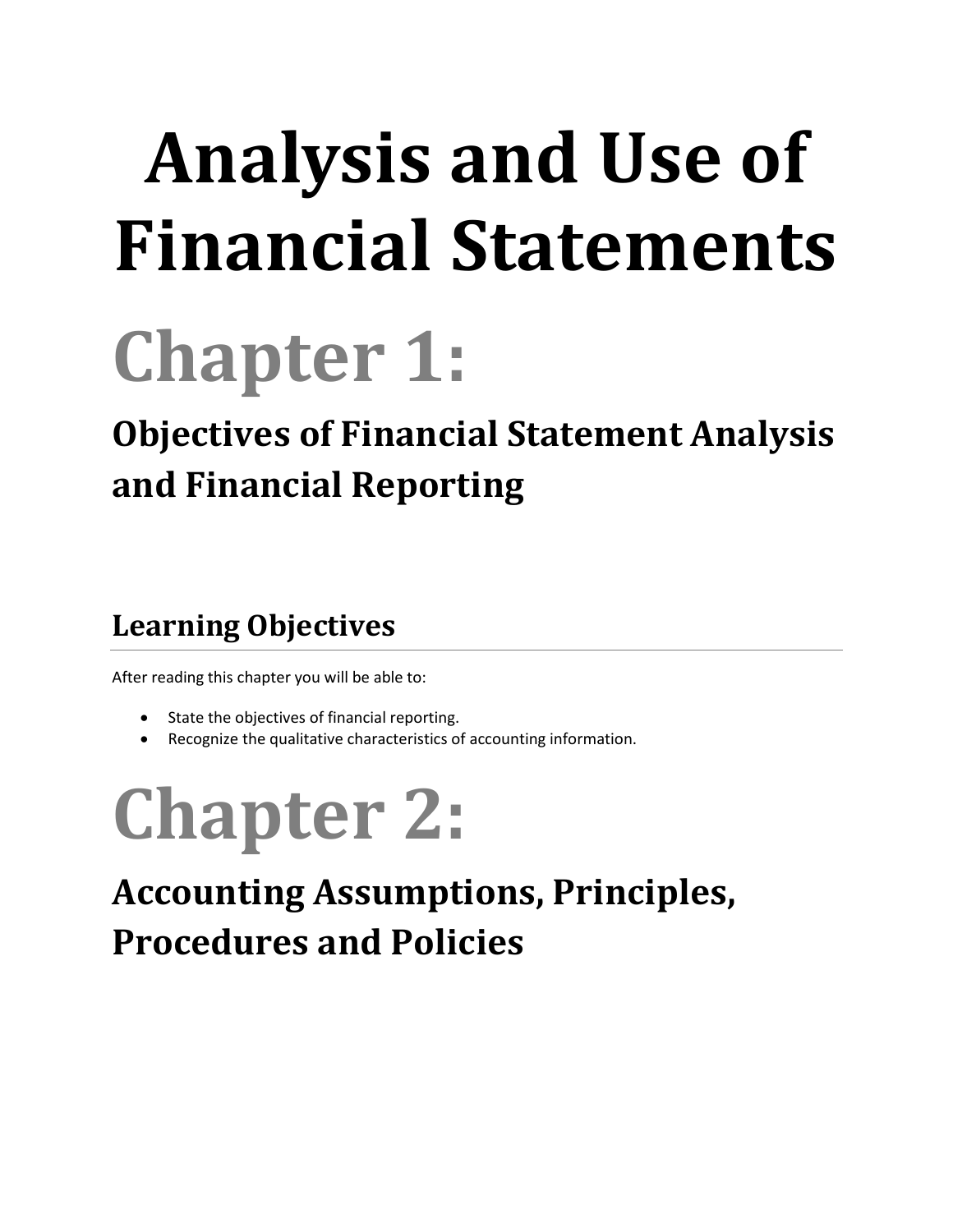#### **Learning Objectives**

After reading this chapter you will be able to:

- Recognize the basic assumptions of accounting.
- Identify the basic principles of accounting.

# **Chapter 3:**

### **Understanding Financial Statements**

#### **Learning Objectives**

After reading this chapter you will be able to:

- Recognize the basic financial statements: the balance sheet, income statement, and statement of cash flows.
- Identify the key balance sheet items portraying a company's financial position.
- Recognize the most important items on the statement of cash flows.
- Identify the annual report components, including the financial statements, footnotes, review of operations, auditor's report, and supplementary schedules
- Assess a company's cash inflows and cash outflows.

## **Chapter 4:**

## **An Overview of Financial Statement Analysis**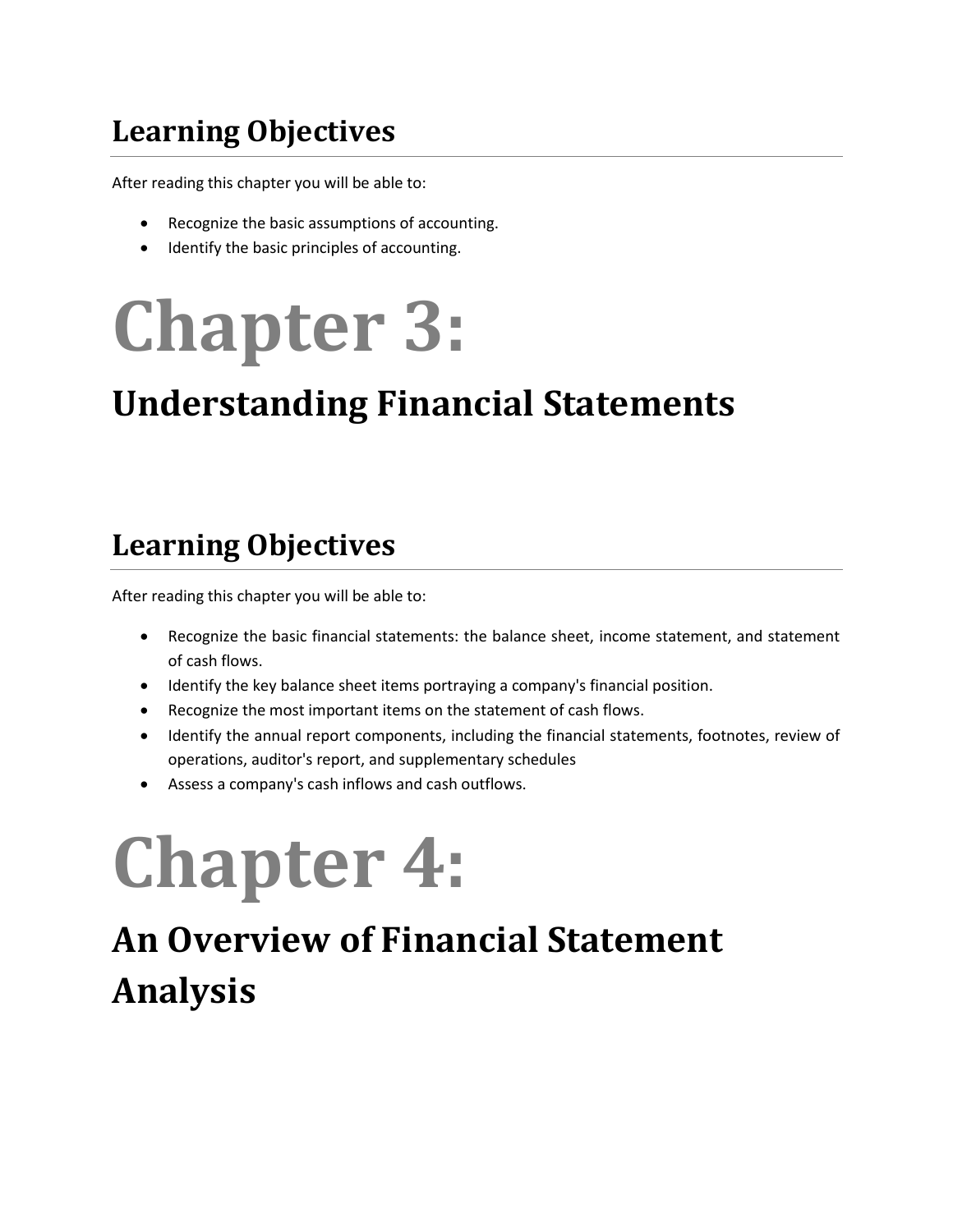#### **Learning Objectives**

After reading this chapter you will be able to:

- Recognize the important aspects of financial statement analysis.
- Compare horizontal analysis and vertical analysis.
- $\bullet$  Identify the basic components of ratio analysis.
- Identify the limitations of ratio analysis.

## **Chapter 5:**

## **Analysis of Liquidity and Activity**

#### **Learning Objectives**

After reading this chapter you will be able to:

- Recognize different liquidity ratios and how they can be used to compare companies.
- Compute and interpret liquidity ratios used to analyze a company's ability to pay debt.
- Compute and interpret activity ratios.
- Recognize how inventory and receivable factors will affect business analysis and comparisons.

## **Chapter 6:**

### **Analysis of Solvency and Capital Structure**

#### **Learning Objectives**

After reading this chapter you will be able to: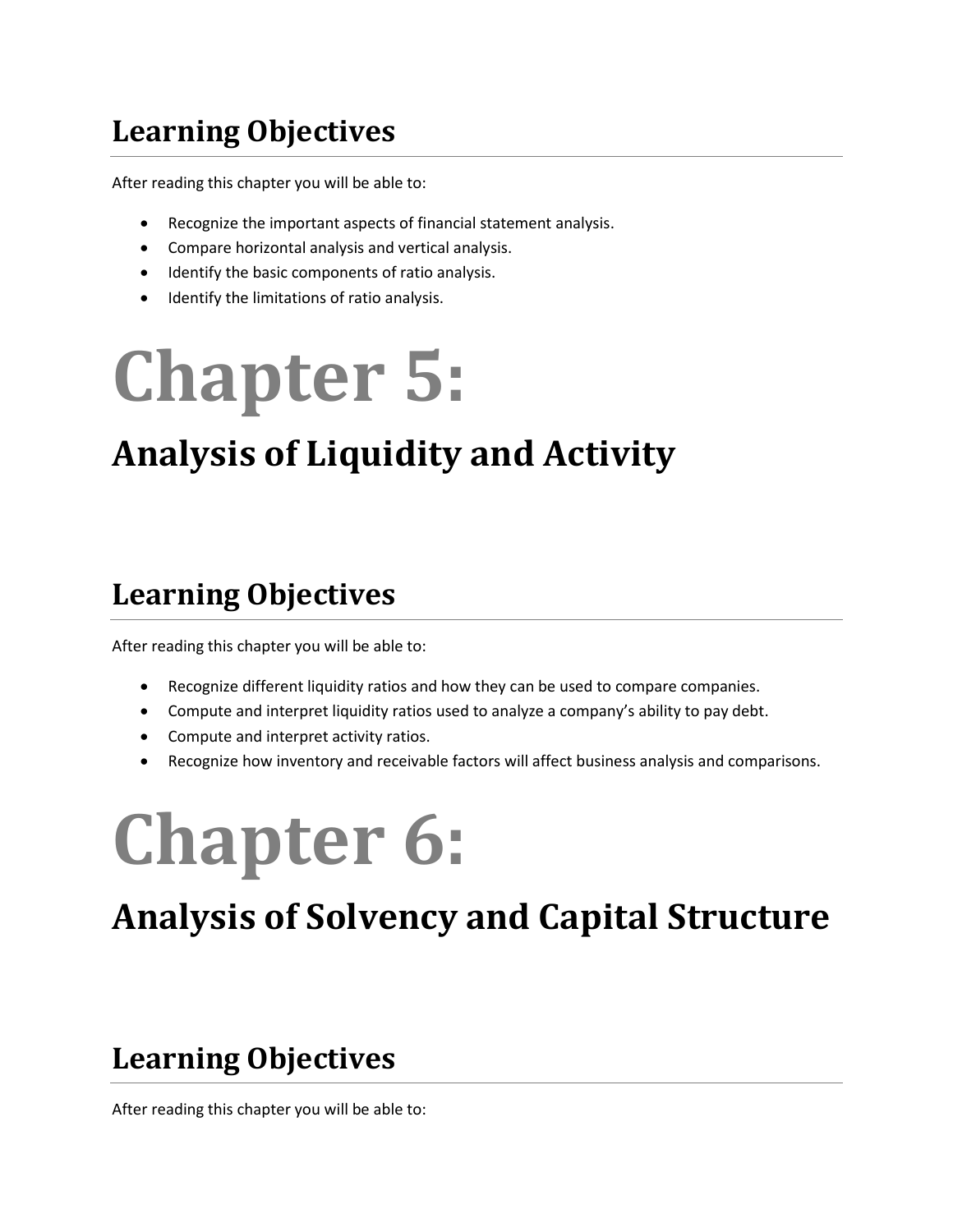- Identify different structure ratios used to analyze the capital structure of a company.
- Recognize operating leverage and financial leverage.
- Recognize how financing, debt and interest affect company analysis and performance.

## **Chapter 7:**

### **Profitability Analysis**

#### **Learning Objectives**

After reading this chapter you will be able to:

- Recognize and apply key ratios related to profitability.
- Identify how to compute return on investment (ROI), and how to enhance ROI.
- Recognize how return on assets can be used to assess management performance.

## **Chapter 8:**

### **Market Strength and Overall Evaluation**

#### **Learning Objectives**

After reading this chapter you will be able to:

- Recognize a wide range of market test ratios used to measure market strength of a company.
- Recognize how market test ratios evaluate a company's financial performance.